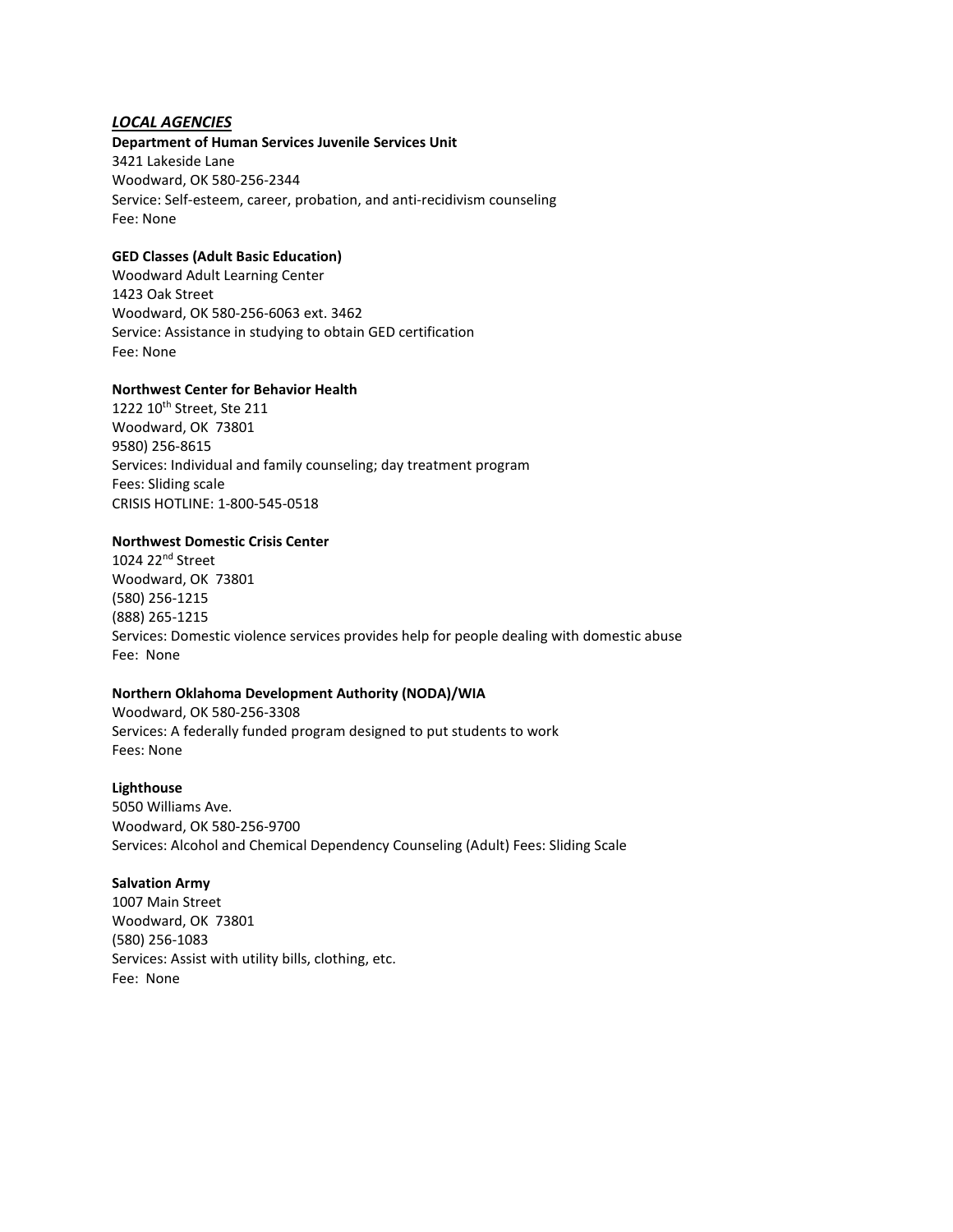# *LOCAL AGENCIES Con't*

**Western Plains Youth & Family Services** 1213 Hanks Trail Woodward, OK 73801 (580) 254-5322 Services: provide quality community based, education, preventative, counseling, shelter and 24 hour mobile crisis services in Northwest Oklahoma to individuals in need.

## **Woodward County Health**

1631 Texas Ave Woodward, OK (580) 256-6416 Services: General preventative health care Fees: Varies according to program

# *STATE AND NATIONAL AGENCIES/HOTLINES*

**American Cancer Society National Hotline**  1-800-733-9888 Services: Drug and housing assistance; medical equipment Fee: None

## **Area Agency on Aging/Northern Oklahoma Development Authority**

1216 W. Willow Enid, OK 580-237-2236 Services: Programs to help improve quality of life and wellness for the elderly Fees: None

# **Bullying: Stop Bullying Now Hotline**

1-800-273-8255 Services: Helpline set up by the U.S. Department of Mental Health and Human Services

# **Center for Substance Abuse Treatment**

1-800-622-HELP website: samhsa.gov Services: Promote community based substance abuse treatment and recovery services for individuals and families in every community

#### **Eating Disorders**

1-800-931-2237 Text: NEDA to 741741

#### **Integris Bass Adult Behavioral Health**

402 S. 3rd Enid, OK 580-242-7713 Services: Psychiatric Counseling Fee: Sliding scale

## **Integris Meadowlake Hospital**

2216 S. Van Buren Enid, OK 580-234-2220 Services: Out-patient chemical dependency counseling (child and adult) Fees: Varies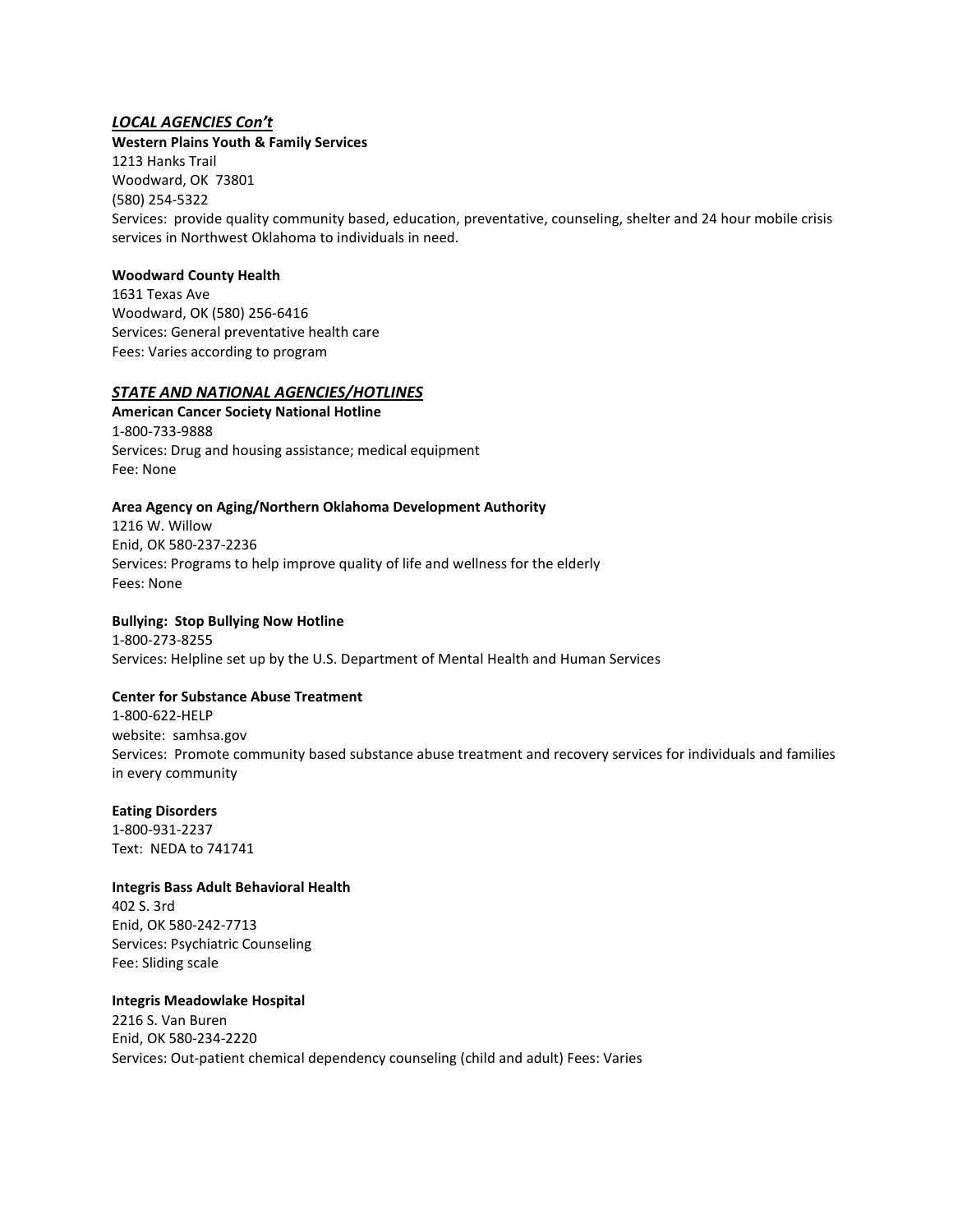## **National Child Abuse Hotline**

1-800-422-4453 (24/7 Hotline) website: childhelp.org Services: Dedicated to the prevention of child abuse. The hotline offers crisis intervention, information, and referrals to thousands of emergency, social services, and support resources. All calls are confidential.

#### **National Suicide Prevention Lifeline**

1-800-273-8255 (24/7 Hotline) 1-888-628-9454 (Spanish) 1-800-799-4889 (TTY) website: <https://suicidepreventionlifeline.org/> Services: National network of local crisis centers that provides free and confidential emotional support to people in suicidal crisis or emotional distress 24 hours a day, 7 days a week.

#### **Self Harm**

1-800-366-8288 Website[: https://www.crisistextline.org/topics/self-harm/#what-is-self-harm-1](https://www.crisistextline.org/topics/self-harm/#what-is-self-harm-1)

#### **Sexual Assault**

1-800-656-4673 Text: Home to 741741 website: <https://www.rainn.org/> Services: RAINN is the nation's largest anti-sexual violence organization and leading authority on sexual violence.

#### **The Trevor Project**

1-866-488-7386 website:<https://www.thetrevorproject.org/> Services: The Trevor Project is the leading national organization providing crisis intervention and suicide prevention services to lesbian, gay, bisexual, transgender and questioning (LGBT) young people ages 13-24

#### **Youth and Family Services**

2925 North Midway Enid, OK 580-233-7220 Services: Psychological testing and evaluation; Individual, family, marriage and Grief counseling, anger management Fees: sliding scale